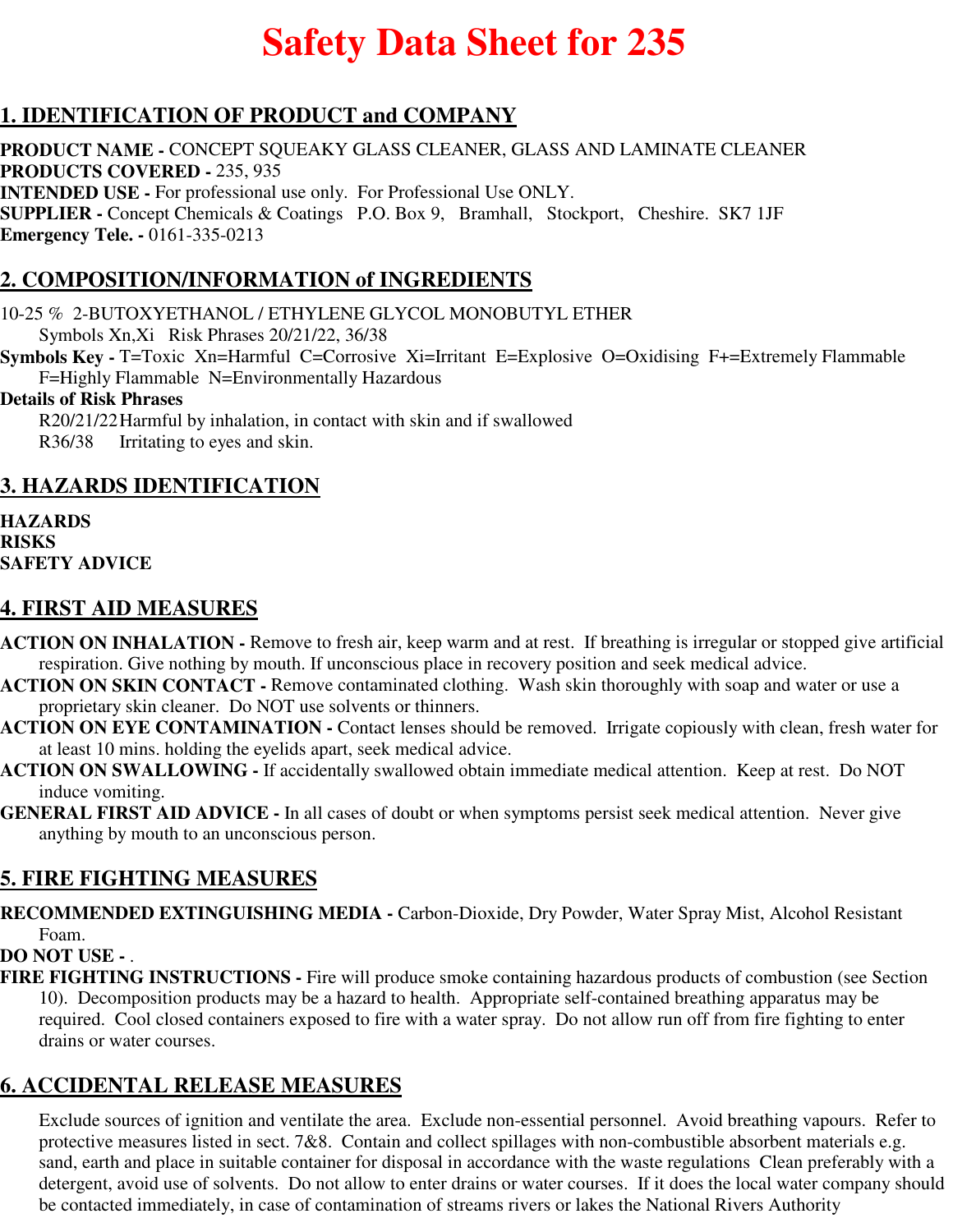# **7. STORAGE AND HANDLING**

- **STORAGE PRECAUTIONS -** Observe the label precautions. Store between 5 & 25 $\phi$ C in a dry well ventilated place away from sources of heat, ignition and direct sunlight. No smoking. The principles contained in the HSE's guidance note Storage of Packaged Dangerous Substances should be observed when storing this product.
- **HANDLING PRECAUTIONS** Vapours are heavier than air and may spread along floors. They may form explosive mixtures with air. Prevent creation of explosive or flammable mixtures and avoid vapour concs higher than the OEL Do not use in areas where potential sources of ignition exist. Electrical equipment should be protected to the appropriate standard. Use non sparking tools & exclude sources of heat, sparks & flames Keep container tightly closed. Never use pressure to empty, container is not a pressure vessel. Always keep in containers made of the same material as the supply container. Avoid skin & eye contact. For personal protection see Sect.8. Good housekeeping and regular removal of waste materials will minimise risks.

# **8. EXPOSURE CONTROLS AND PERSONAL PROTECTION**

#### **OCCUPATIONAL EXPOSURE LIMITS**

2-BUTOXYETHANOL / ETHYLENE GLYCOL MONOBUTYL ETHER

Long Term: 25 ppm Short Term: 50 ppm Notation Sk OES

**NOTES -** Sen =Respiratory Sensitizer

OES = Occupational Exposure Standard

MEL = Maximum Exposure Limit

OEL's are from EH40 except where marked SUP which are assigned by the supplier of the substance

- **ENGINEERING PRECAUTIONS** Provide adequate ventilation. Where reasonably practicable this should be achieved by the use of local exhaust ventilation and good general extraction. If extraction methods are insufficient to maintain concentrations of particulates and/or solvent vapours below relevant OEL's, suitable respiratory protective equipment should be worn.
- **GENERAL PRECAUTIONS** All ppe, including rpe, used to control exposure to hazardous substances must be selected to meet the requirements of the COSHH regulations. Hygiene measures: keep away from food, drink and animal feeding stuffs. Wash hands before breaks and at the end of workday.
- **RESPIRATORY PROTECTION** If exposure to hazardous substances identified above cannot be controlled by provision of local exhaust ventilation & good general extraction, suitable respiratory protective equipment should be worn.
- **HAND PROTECTION Full physical protection is best. Seek relevant advice from glove manufacturers. Barrier cream may** be of help but should not be applied after exposure has occurred.
- **EYE PROTECTION -** Eye protection designed to protect against liquid splashes should be worn.
- **SKIN PROTECTION -** Personnel should wear clothing made of antistatic and fire resistant fibres. All contaminated skin / body areas should be washed after contact.

# **9. PHYSICAL AND CHEMICAL PROPERTIES**

**Physical State -** LIGHT BLUE FLUID **Flash Point Specific Gravity -** 1 **Lower Explosion Limit -** 1.1% vol\par **Solubility in Water -** MISCIBLE

## **10. STABILITY AND REACTIVITY**

Stable under the recommended storage & handling conditions (see Sect.7). In a fire, hazardous decomposition products such as smoke, carbon monoxide, carbon dioxide, and oxides of nitrogen may be produced. Keep away from oxidising agents and strongly alkaline and acid materials to prevent the possibility of an exothermic reaction.

# **11. TOXICOLOGICAL INFORMATION**

There is no data available on the product itself. Exposure to organic solvent vapours may result in adverse health effects such as irritation of the mucous membrane and respiratory system and adverse effects on the renal and central nervous